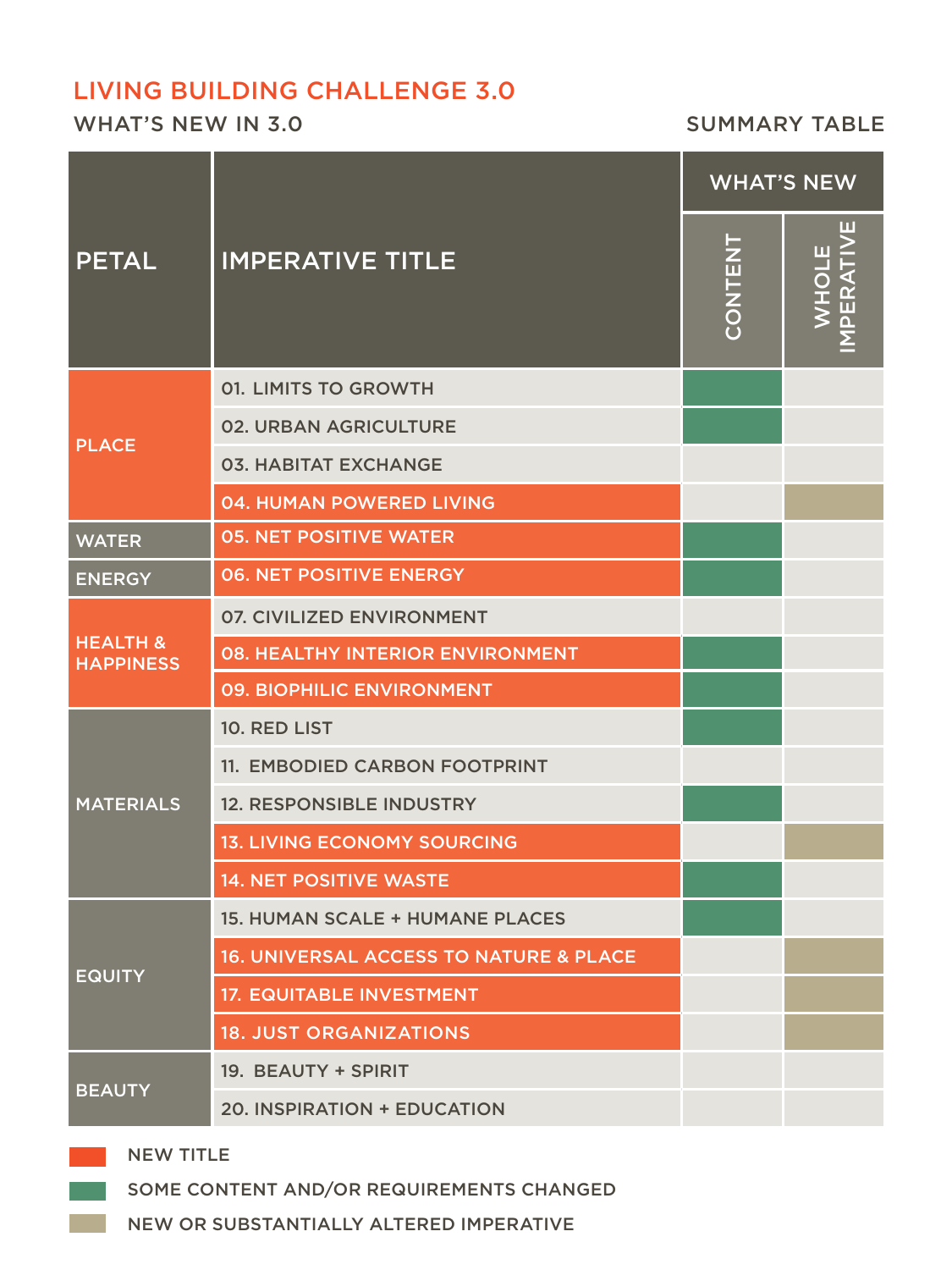# LIVING BUILDING CHALLENGE 3.0

# **WHAT'S NEW IN 3.0**

# Quick Reference Guide

The following list is an overview of notable changes to the Living Building Challenge requirements with the release of version 3.0. It is not a comprehensive list of every new facet of the program. Project team members may refer to the 3.0 Standard and the available Petal Handbooks for a more complete understanding of the program.

## **GENERAL**

#### **TYPOLOGIES**

The Neighborhood Typology has been moved from the Living Building Challenge and incorporated into the Living Community Challenge Standard.

# **PLACE PETAL**

#### **I01 LIMITS TO GROWTH**

Some new content

• Petrochemical fertilizers and pesticides have been added to the landscape requirement, instead of being part of the Red List.

#### **I02 URBAN AGRICULTURE**

Some new content

- Projects with a FAR of 3.0 or greater must allocate 1% of their Project Area for food production
- Single-family homes must demonstrate the capacity to store at least a two-week supply of food.

#### **I03 HABITAT EXCHANGE**

No significant changes to requirements

• Project teams have the option to use the Living Future Habitat Exchange.

#### **I04 HUMAN-POWERED LIVING**

Substantially altered

- Project teams must develop a mobility plan.
- Specific occupancy type maximums and catchment area analysis have been eliminated due to the removal of the Neighborhood Typology.

### **WATER PETAL**

#### **I05 NET POSITIVE WATER**

Two v2.1 Imperatives combined into one

• I05 Net Zero Water and I06 Ecological Water Flow have been combined into one re titled Imperative.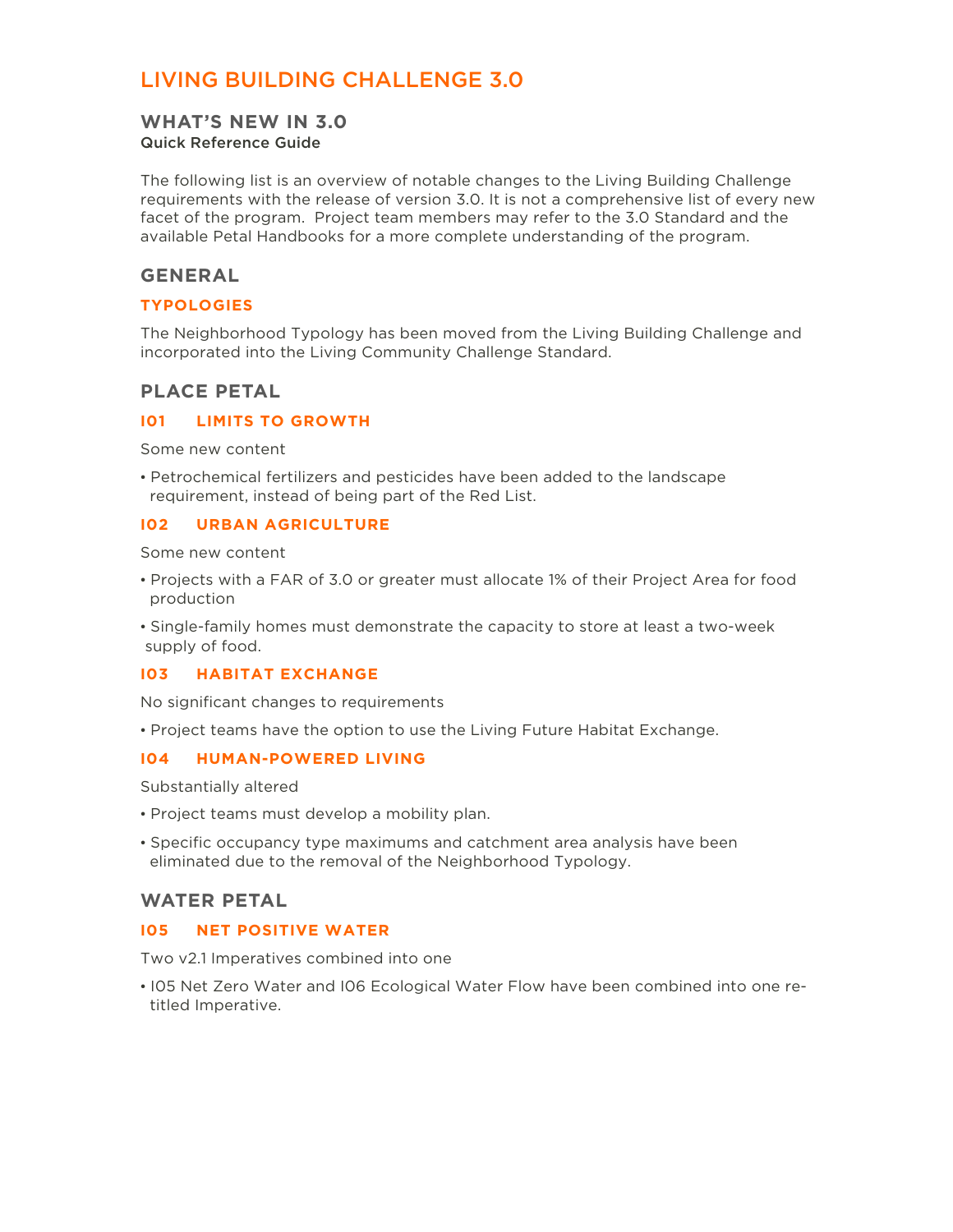### **ENERGY PETAL**

#### **I06 NET POSITIVE ENERGY**

Some new content

- Projects must produce 105% instead of 100% of project energy
- Projects must provide energy storage (at least 10% of lighting load and refrigeration for up to one week) for resiliency.

# **HEALTH + HAPPINESS PETAL**

#### **I07 CIVILIZED ENVIRONMENT**

No significant changes

#### **I08 HEALTHY INTERIOR ENVIRONMENT**

Some new content

- All interior building products with the potential to emit VOCs must comply with CDPH Standard Method v1.1-2010 or international equivalent;
- All cleaning products used must comply with the EPA's Design for the Environment (DfE) label requirements or international equivalent.

#### **I09 BIOPHILIC ENVIRONMENT**

Some new content

- Project teams must participate in at least one all-day exploration of the project's biophilic design potential.
- Project teams must develop a biophilic framework and plan.
- Teams are no longer required to incorporate each biophilic design element into every 2,000 m2 of the project, but rather must address the project's biophilic potential through a variety of elements.

### **MATERIALS PETAL**

#### **I10 RED LIST**

Some new content

- The Red List has been expanded to include:
	- Alkylphenols
	- Bisphenol-A (BPA)
	- Chlorobenzenes
	- Chromium VI
- Polychlorinated biphenyls (PCBs)
- Polyvinylidene chloride (PVDC)
- Short chain chlorinated paraffins
- VOCs in wet-applied products
- Perfluorinated compounds (PFCs)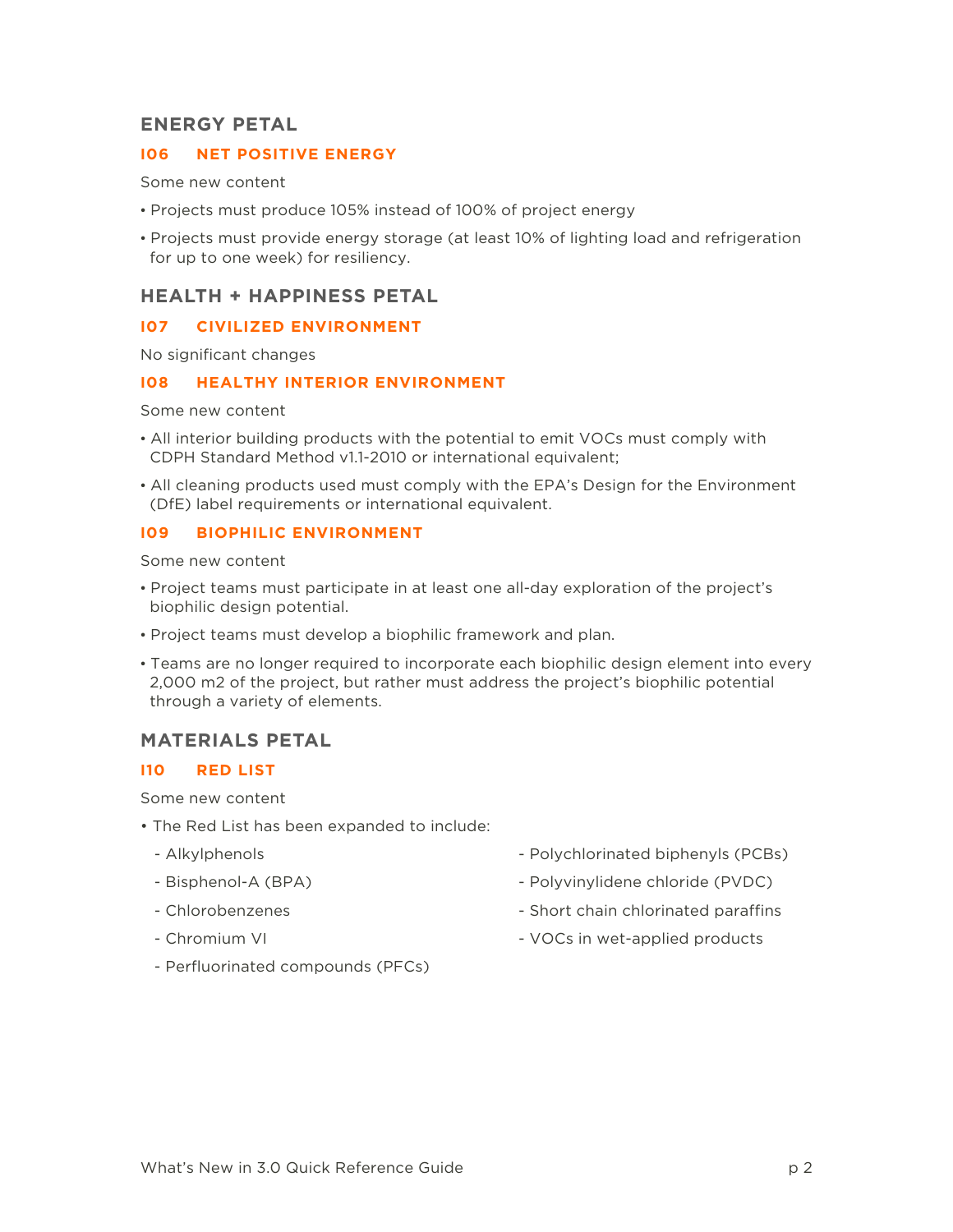- The Red List now applies to systems furniture.
- A number of Exceptions have been eliminated or modified. For example:
	- Mercury is no longer allowed in fluorescent lamps
	- HFRs in foam insulation is no longer allowed in cavity-fill applications
- The restriction on petrochemical fertilizers and pesticides is now addressed

under the requirements of Imperative I01 Limits to Growth.

#### **I11 EMBODIED CARBON FOOTPRINT**

No significant changes to requirements

- A revised list of approved calculators provides more tools to reduce embodied carbon.
- Project teams have the option to use the Living Future Carbon Exchange.

#### **I12 RESPONSIBLE INDUSTRY**

Some new content

- Projects must include one Declare product per 500 m2 of gross building area.
- Project teams must send Declare program information to ten manufacturers.

#### **I13 LIVING ECONOMY SOURCING**

Substantially altered

• Materials tracking is based on economic impact rather than product density or CSI division.

• Up to 25% of the project's materials construction budget does not need to be tracked for manufacturer location.

• Source location is no longer tracked, unless raw products go to the project site.

#### **I14 NET POSITIVE WASTE**

Some new content

- Diversion rates have been increased.
- Projects must include one salvaged material per 500 m2 of gross building area.

### **EQUITY PETAL**

#### **I15 HUMAN SCALE AND HUMANE PLACES**

Some new content

- Projects must provide at least one place for people to gather and connect internally and/or with the neighborhood.
- Projects must provide at least one element along the project edge which supports the human scale of the larger neighborhood, such as seat walls, art, displays, or pocket parks (sg. family residences excluded).

#### **I16 UNIVERSAL ACCESS TO NATURE AND PLACE**

Two v2.1 Imperatives combined into one

• I17 Democracy and Social Justice and I18 Rights to Nature were combined into one re-titled Imperative